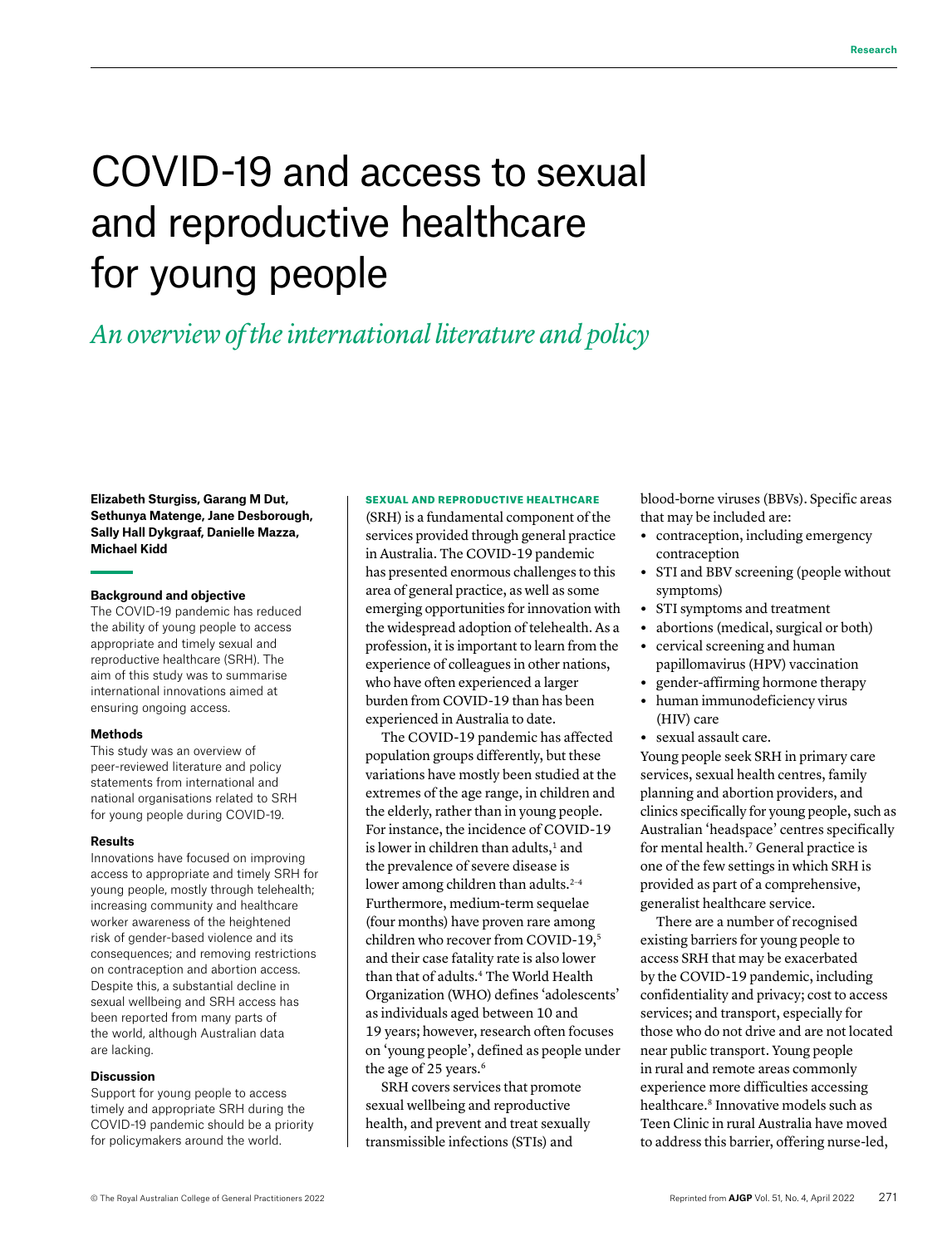walk-in appointments for young people at no out-of-pocket cost.9

Young lesbian, gay, bisexual, transgender, queer and intersex (LGBTQI) and gender diverse young people find access more difficult if they are not explicitly welcome at services.<sup>10,11</sup> LGBTQI youth have higher rates of mental health problems and suicide rates than the general population. Youth from culturally and linguistically diverse backgrounds may experience added barriers due to language issues, cultural norms and familial expectations.

Adolescence and young adulthood are risky times for the development of mental health problems, with most disorders commencing during this time; however, diagnosis may occur later if healthcare access is limited.12 Young people are often reluctant to seek help, particularly if services are not specifically designed for young people.13 Young people with poor mental health have higher rates of physical health problems, including those related to SRH.12 This makes access to appropriate, high-quality mental healthcare for young people critical for maintaining their SRH.

This article summarises relevant information for policy related to sexual health services for young people during the COVID-19 pandemic. The aim of this study is to inform policymakers and practitioners who need to make urgent decisions about SRH access for young people across the globe.

# **Methods**

Peer-reviewed literature was included from PubMed using combinations of the search terms youth, adolescents, COVID-19, sexual health, healthcare, termination of pregnancy, abortion, reproductive health. To be included, the article needed to have some focus on young people and the COVID-19 pandemic. Key papers from the WHO and the United Nations (UN) plus key policy papers from Australian-based SRH organisations were also identified. Literature was reviewed in full and extracted by one author (ES), who is an experienced clinician and post-doctoral researcher. This follows accepted

practice in rapid reviews, especially when using a narrow scope and experienced reviewers.14 A matrix of pre-determined relevant clinical and policy items was used for the extraction; other authors contributed key papers from their personal knowledge and reviewed the extraction document.

# **Results**

# **Sexual and reproductive wellbeing of young people during the COVID-19 pandemic**

In an Australian survey during lockdown (66.3% respondents aged 18–29 years), the frequency of sex with a partner varied depending on cohabitation, with the survey suggesting fewer casual partners and less group sex, while use of sex toys and masturbation increased.15 Some women also reported delaying childbearing because of the pandemic.<sup>16</sup> Surveys from China reported reduced frequency of sex,<sup>17</sup> reduced number of partners,<sup>17</sup> increased relationship dissatisfaction<sup>18</sup> and increased use of pornography.18 This is likely due to lockdown conditions and the high number of young people who live with their parents.<sup>17,18</sup> A US survey of sexual minority males aged 14–17 years mirrored this finding, with online sexting and messaging becoming more common.19 This contrasted with data from African nations, where pockets of increased sexual activity<sup>20</sup> led to increases in teenage pregnancy.21 School closures have been implicated with less visibility of children and increased potential for abuse from family and neighbours.<sup>21</sup>

One article highlighted the potential longer-term reduction in sexual wellbeing, with young people having reduced 'normative experiences' due to lockdown and increased parental scrutiny.<sup>22</sup> The authors suggested increasing focus on young people in post-lockdown periods to ensure their sexual wellbeing.<sup>22</sup>

#### **Access to sexual and reproductive healthcare during COVID-19**

In Australia and internationally, SRH – including access to contraception and abortion services, STI screening and

treatment, and HIV care – is recognised as an essential service during the COVID-19 pandemic.<sup>23-25</sup>

Despite this recognition, a rapid survey of 64 nations found services were scaled back across all nations and 5633 SRH clinics closed;26 2700 young people from Africa reported reductions in access to SRH services due to clinic closures and fear of contracting COVID-19.20 As a result, contraception, HIV care, abortion services and comprehensive sexuality education (including menstrual education)<sup>20</sup> for youth have been affected.26

A semi-rural area in the UK saw no people aged under 18 years access emergency contraception for six weeks, and there was a fall in accessing other sexual health services, especially for those aged under 18 years.<sup>27</sup> This may be appropriate (eg a result of reduced intimacy<sup>18,22,27</sup>) or inappropriate (eg a consequence of disruption to public transport).<sup>28</sup> The review also highlighted that young people may feel judged if they have broken lockdown restrictions and then need SRH.27 Few articles were focused on SRH within a generalist setting, such as general practice, so issues such as opportunistic preventive healthcare, cervical screening and general healthcare were not discussed.

Telehealth is commonly suggested as a way to increase access to SRH for young people (Table 1). In the setting of SRH, telehealth can be used for contraception,<sup>10,25,29-33</sup> STI screening,<sup>27,34</sup> syndromic management of STIs<sup>28,33</sup> and medical abortion.17,23,24,27,30,32,35 However, challenges to providing SRH via telehealth included:

- **•** maintaining confidentiality and privacy; especially for young people in crowded housing during lockdown conditions<sup>22,27</sup>
- providing culturally appropriate care<sup>22</sup>
- examining sensitive body parts<sup>33</sup>
- **•** institutional support to implement telehealth, including appropriate funding and access to technology.<sup>33</sup>

Telehealth is also more difficult for those without access to a device and for individuals with poor internet access.22,31,33 Suggestions for overcoming these barriers are outlined in Table 1. In Australia from 1 July 2021, a Medicare Benefits Schedule rebate became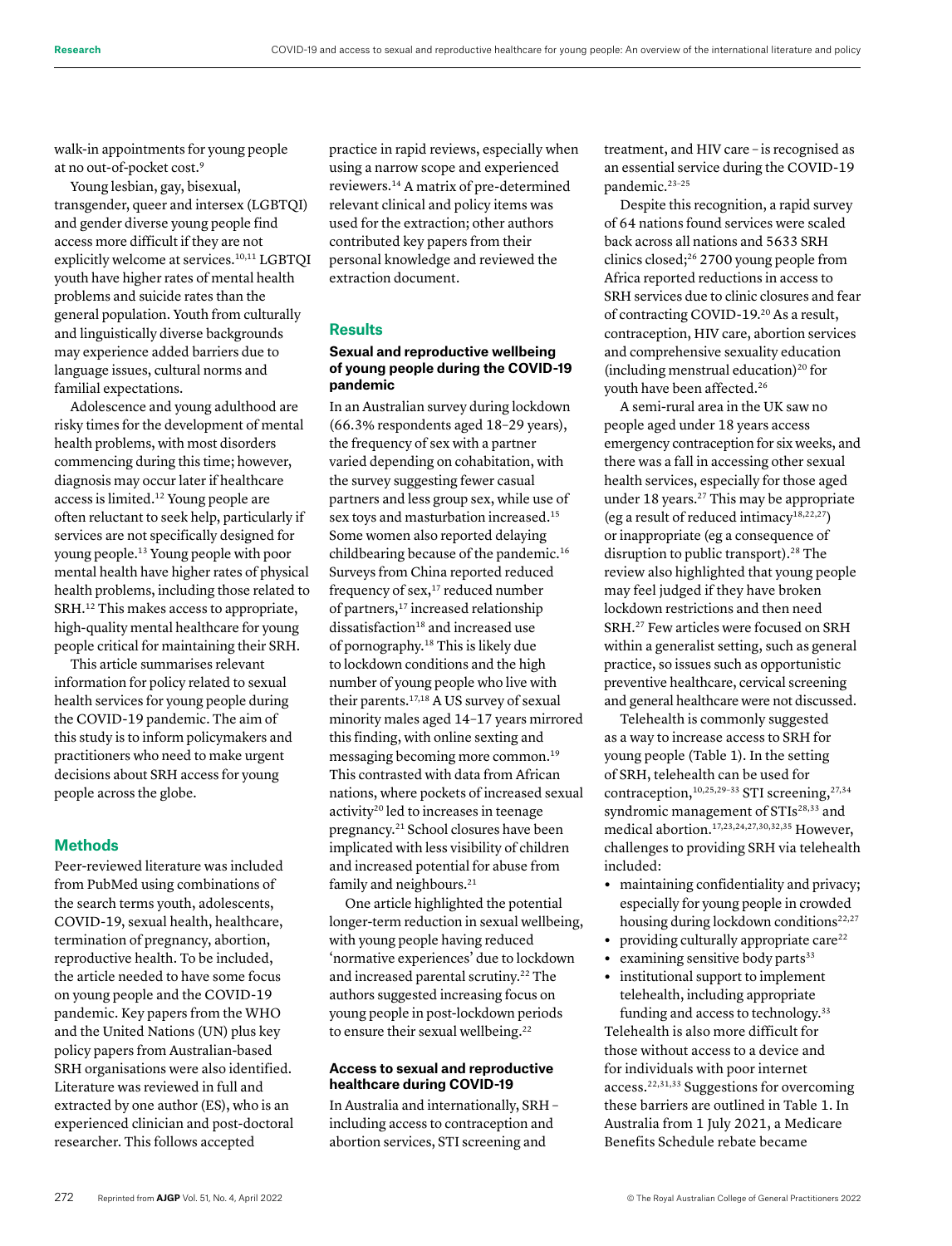# **Table 1. Telehealth options to ensure timely access to appropriate sexual and reproductive healthcare for young people during the COVID-19 pandemic**

| <b>Telehealth innovation</b>                                                                                                                                                                                                                                                                               | Country, implemented or suggested |
|------------------------------------------------------------------------------------------------------------------------------------------------------------------------------------------------------------------------------------------------------------------------------------------------------------|-----------------------------------|
| To assist with privacy and confidentiality, the young person should use headphones for the<br>consultation, the provider can use yes/no questions, and the 'chat function' in the video<br>conferencing software can be used. <sup>33</sup>                                                                | USA, implemented                  |
| Clinical decision scores can be used to determine the need for in-person examination or<br>further testing. <sup>33</sup>                                                                                                                                                                                  | USA, implemented                  |
| Clinics can provide devices in separate rooms to allow for remote consultation; this can help<br>overcome barriers for those without a device. This can assist with tertiary centre telehealth for<br>patients who do not have access to a device. The room needs cleaning between patients. <sup>33</sup> | USA, implemented                  |
| Guidelines for the examination of sensitive body parts on telehealth; also, patients in USA have<br>entered their own photos into their electronic medical records. <sup>33</sup>                                                                                                                          | USA, suggested                    |
| Mobile phone companies providing affordable packages for women and adolescents to try to<br>overcome the 'digital divide'. <sup>42</sup>                                                                                                                                                                   | Kenya, implemented                |
| Peer-peer support for lesbian, gay, bisexual, transgender, queer and intersex groups and other<br>at-risk youth. <sup>36</sup>                                                                                                                                                                             | USA, suggested                    |

# **Table 2. Innovations from Australia and the world to ensure timely access to appropriate contraception for young people during the COVID-19 pandemic**

| <b>Innovation for contraception access</b>                                                                                                                                                                                                                                                     | <b>Country, implemented or suggested</b>                          |
|------------------------------------------------------------------------------------------------------------------------------------------------------------------------------------------------------------------------------------------------------------------------------------------------|-------------------------------------------------------------------|
| Proactively manage supply chain issues for contraceptive products <sup>6,29,36,37</sup>                                                                                                                                                                                                        | Multiple countries, especially<br>low-income countries, suggested |
| Good communication with healthcare providers so they are able to plan for interruptions<br>and provide alternative contraception for patients <sup>23</sup>                                                                                                                                    | Multiple countries, suggested                                     |
| Relax prescription requirements to allow for multi-month supply <sup>23</sup>                                                                                                                                                                                                                  | Multiple countries, suggested                                     |
| Renewal of contraception without a new prescription <sup>30</sup>                                                                                                                                                                                                                              | France, implemented                                               |
| Prescriptions by pharmacists for contraception, including emergency contraception <sup>23</sup>                                                                                                                                                                                                | USA, suggested                                                    |
| Teach patients how to self-inject contraceptive depots <sup>23,28</sup>                                                                                                                                                                                                                        | USA, implemented                                                  |
| Drive-through injectable contraceptive services <sup>30</sup>                                                                                                                                                                                                                                  | USA, implemented                                                  |
| Ensure ongoing access to long-acting reversible contraception (LARCS; eg contraceptive implants,<br>intrauterine devices), with clinics performing initial review via telehealth and then having a short<br>face-to-face procedure for insertion <sup>30,32</sup>                              | Multiple countries, implemented                                   |
| The Royal Australian and New Zealand College of Obstetricians and Gynaecologists has stated<br>that the 52 mg levonorgestrol intrauterine contraceptive device (Mirena) can remain for six years<br>(instead of five) for contraceptive cover <sup>24</sup>                                    | Australia, implemented                                            |
| Consultations for oral contraceptive pill, contraceptive patches (not available in Australia) and<br>vaginal rings can be done via telehealth, <sup>33</sup> with prescriptions sent directly to pharmacies; <sup>30</sup> the<br>medication could be then mailed to the patient <sup>28</sup> | USA, implemented                                                  |
| Access to the progesterone-only pill, as it does not require blood pressure monitoring, and<br>allowance of a one-year supply without prescription <sup>30</sup>                                                                                                                               | UK, Canada, implemented                                           |
| Free contraception to Syrian refugees <sup>30</sup>                                                                                                                                                                                                                                            | Lebanon, implemented                                              |
| Medicare Benefits Schedule access for nurse-led access to LARCs <sup>32</sup>                                                                                                                                                                                                                  | Australia, suggested                                              |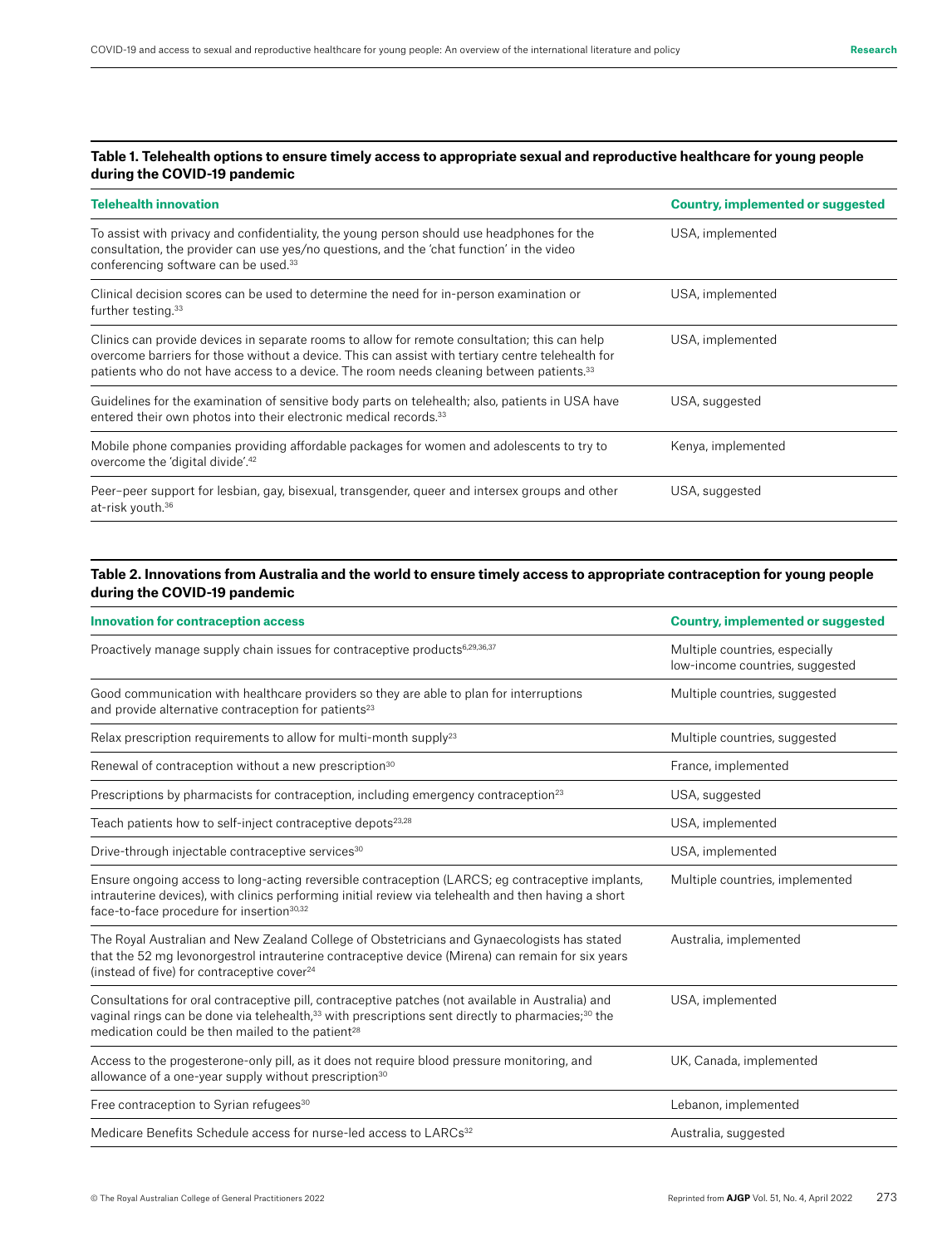available for telehealth consultations related to BBVs and/or sexual or reproductive health issues without the requirement for the patient to have an established clinical relationship with the physician. This sought to increase access, recognising barriers due to privacy or limited service provision.

School closures are also problematic for healthcare access, with less time available for health promotion to students<sup>6,20-22</sup> as well as the closure of school-based health clinics, which is referenced in the USA.36

#### **Contraception access**

Shortage of contraception during the COVID-19 pandemic was reported, with supply chain issues particularly for low-income countries<sup>6,18,26,37,38</sup> and private insurance barriers in the USA.22 Limited access has been related to clinic closures or cessation of face-toface services, while fear of COVID-19 prevented some young people from attending.<sup>6,20,22,26,27,31,37</sup> While telehealth has been highlighted as an option (Table 1), some jurisdictions have age restrictions for contraception access via telehealth.31 Access to contraception has been affected by COVID-19-related reduction in earnings or employment, either for young people or their families.<sup>22</sup> These issues increase the risk of unintended pregnancies, especially in the setting of gender-based violence. Table 2 outlines innovations to ensure access to contraception for young people.

### **Abortion access**

Based on prior experience of disasters and humanitarian crises, there is likely to be an increase in unintended pregnancies in adolescent girls during the global pandemic.6 Despite its recognition as an essential service,13,14 difficulties for young people in accessing abortion during COVID-19 include:

- **•** reprioritisation of health services for COVID-19 plus unwell healthcare staff leading to a reduction in abortion services<sup>22</sup>
- **•** lack of personal protective equipment (PPE) for abortion providers and inability to provide in-person care<sup>25</sup>
- **•** barriers due to transport and movement restrictions, plus pandemic-related financial strain32
- **•** in some jurisdictions, if parental consent cannot be obtained, the young person has other judicial consent processes, which are all slowed because of the pandemic (particularly relevant in the USA $)$ <sup>21,22,31</sup>

• supply chain issues for medical abortion.<sup>25</sup> There is emerging evidence that telemedicine is an acceptable option for abortion access for women<sup>39,40</sup> even during the pandemic,<sup>41</sup> but no studies focus specifically on the needs of young people.

These difficulties are likely to increase the number of women seeking unsafe abortion via online means or alternative providers.35 When reviewing individuals seeking information about self-managed abortion online during the COVID-19 pandemic, a US study showed that 41% were under the age of 17 years.<sup>34</sup> These barriers to abortion can be overcome as outlined in Table 3.

#### **Gender-based violence and sexual assault**

The UN Population Fund forecasts that COVID-19 will lead to a one-third reduction in progress towards their goal to end gender-based violence by 2030.37 Most publications highlighted the increased risk of gender-based violence, including sexual assault for young people.22–29,34,37,42 Factors such as school closures, $20,43$  movement restrictions, $27$ reduction of in-person healthcare and social services,<sup>10,22,25</sup> and potential lockdown with perpetrators<sup>30,36</sup> lead to escalating risk plus reduced visibility in the community.17 Increased online abuse was also particularly relevant for young people.22 Appropriate care after sexual assault is also more difficult,<sup>6</sup> especially in COVID-19 hot zones (Table 4).<sup>44</sup>

Female genital mutilation (FGM) and cutting is also expected to increase globally.37 Internationally, this is due to movement restrictions and school closures making it less visible, plus

**Table 3. Innovations from Australia and the world to ensure timely access to appropriate abortion for young people during the COVID-19 pandemic**

| <b>Innovation for abortion access</b>                                                                                                                              | <b>Country, implemented</b><br>or suggested |
|--------------------------------------------------------------------------------------------------------------------------------------------------------------------|---------------------------------------------|
| Telehealth to provide complete care for medical abortion<br>and triage and assessment prior to surgical abortion <sup>22,24,32</sup>                               | Multiple countries,<br>implemented          |
| Forecast increased need for abortion services and ensure<br>appropriate levels of stock are available to support medical<br>and surgical abortion <sup>23</sup>    | Multiple countries,<br>suggested            |
| Prioritise access to appropriate levels of personal protective<br>equipment for healthcare workers providing in-person abortion<br>services <sup>25</sup>          | Australia, suggested                        |
| Ensure self-referral for abortion is available <sup>24</sup>                                                                                                       | Australia, suggested                        |
| Increase from nine to 10 weeks' gestation for medical abortion<br>covered by the Pharmaceutical Benefits Scheme <sup>25</sup>                                      | Australia, suggested                        |
| Implement robots and drones to deliver medical abortion<br>medication to women <sup>42</sup>                                                                       | India, suggested                            |
| Home administration of medical abortion <sup>30</sup>                                                                                                              | UK, implemented                             |
| No anti-D is needed for abortions prior to 10 weeks' gestation <sup>30</sup>                                                                                       | Australia, Canada, UK,<br>implemented       |
| Increase pharmacy access to medical abortion (The Royal<br>Australian and New Zealand College of Obstetricians and<br>Gynaecologists recommendation) <sup>24</sup> | Australia, suggested                        |
| Medicare Benefits Schedule access for nurse-led medical abortion,<br>which would assist with rural and remote access <sup>32</sup>                                 | Australia, suggested                        |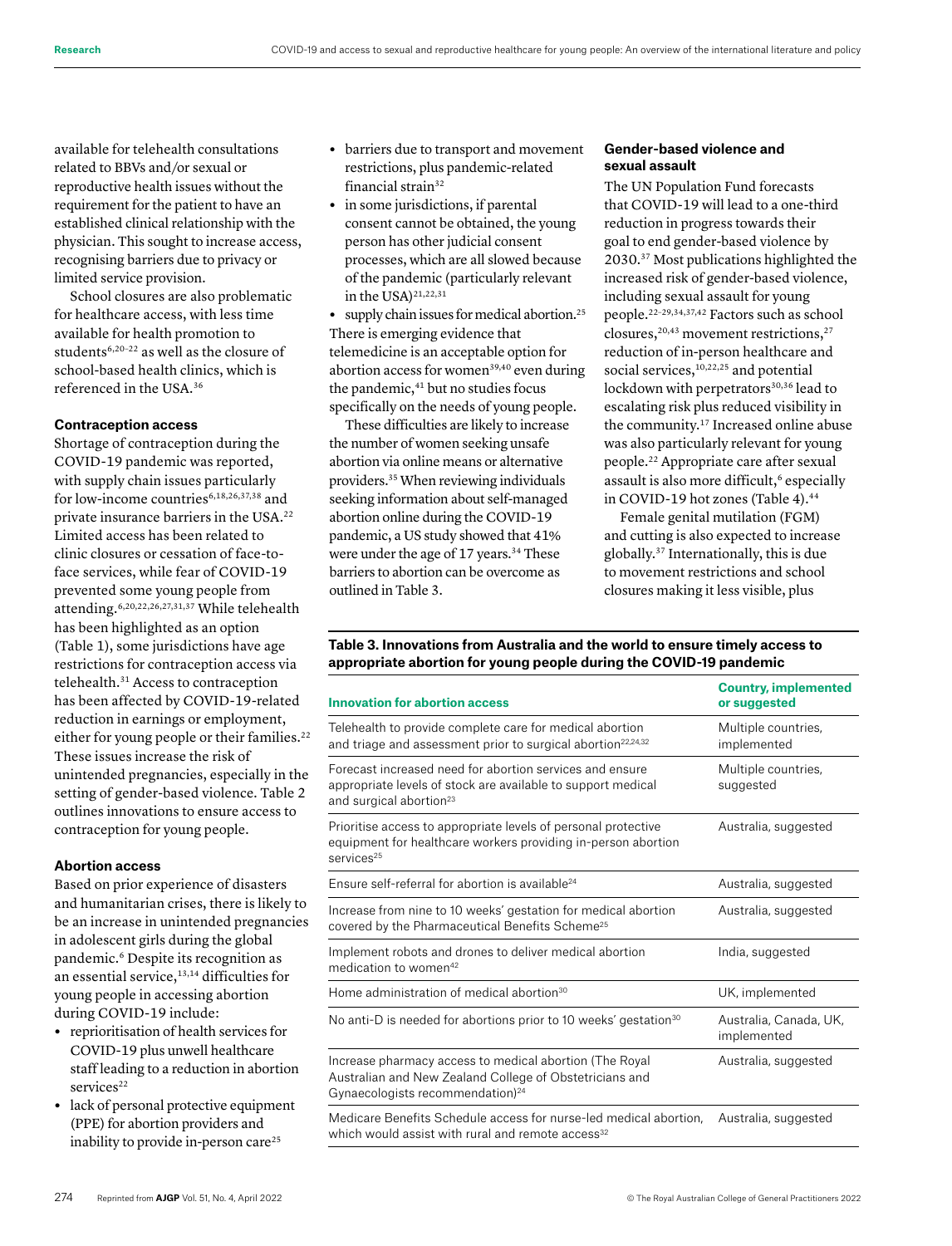#### **Table 4. Innovations from Australia and the world focusing on the increased risk of gender-based violence for young people during the COVID-19 pandemic**

| <b>Innovations focused on gender-based violence</b>                                                                                                        | <b>Country, implemented</b><br>or suggested |
|------------------------------------------------------------------------------------------------------------------------------------------------------------|---------------------------------------------|
| Actively inform adolescents how to get support during restrictions<br>through traditional modes of media and social media <sup>23</sup>                    | Multiple countries,<br>suggested            |
| Ensure confidentiality is protected for young people <sup>23</sup>                                                                                         | Multiple countries,<br>suggested            |
| Ensure medical, legal and police mechanisms are augmented <sup>24</sup>                                                                                    | Australia, suggested                        |
| Ensure availability of appropriate personal protective equipment<br>and training for forensic medical staff working in COVID-19<br>hot zones <sup>44</sup> | Australia, suggested                        |
| Advise healthcare workers to be on alert for presentations<br>of gender-based violence and how to manage them <sup>23</sup>                                | Multiple countries,<br>suggested            |
| Set up helplines and safe houses <sup>23</sup>                                                                                                             | Multiple countries,<br>suggested            |
| Increase awareness of reproductive coercion by healthcare<br>workers and how this might be increased with higher levels<br>of telehealth <sup>25,32</sup>  | Australia, USA,<br>suggested                |
| Raise awareness of the likely global increase in female genital<br>mutilation <sup>6,37</sup>                                                              | Multiple countries,<br>suggested            |

**Table 5. Innovations from Australia and the world to ensure timely access to screening and management of sexually transmissible infections (STIs), blood-borne viruses (BBV) and human immunodeficiency virus (HIV) for young people during the COVID-19 pandemic**

| <b>Innovations for STI, BBV and HIV care</b>                                                                                                      | <b>Country, implemented</b><br>or suggested |
|---------------------------------------------------------------------------------------------------------------------------------------------------|---------------------------------------------|
| Provision of online, home-based STI testing (online consultation<br>and mailing of STI testing kit) <sup>27</sup>                                 | UK, implemented                             |
| Ensure condoms and lubricants are available by increasing the<br>number of different types of outlets that provide free items <sup>28,30,46</sup> | Australia, USA,<br>suggested                |
| Provisions made for self-collection testing kits for STIs and HIV<br>(ie not collected by a health provider) $^{23}$                              | Multiple countries,<br>suggested            |
| STI and BBV testing performed at nurse-led clinics after<br>telehealth consultation or directly at laboratory providers <sup>33</sup>             | USA, implemented                            |
| HIV medications to be mailed to the patient <sup>46</sup>                                                                                         | Australia, suggested                        |
| Increased general practitioner provision of STI testing and<br>treatment <sup>46</sup>                                                            | Australia, suggested                        |
| Provision of home-based STI treatment kits following telehealth<br>consultation <sup>27</sup>                                                     | UK, suggested                               |
| Ensure appropriate and ongoing access to human papillomavirus<br>vaccination $22$                                                                 | USA, suggested                              |

withdrawal of community-based programs to avert FGM and cutting.<sup>6,22</sup> Most cases of FGM in Australia are performed overseas, organised by parents and families.45 Table 4 outlines innovations focused on the heightened risk of gender-based violence.

### **Sexually transmissible infections, blood-borne viruses and human immunodeficiency virus**

Screening and management of STIs, BBVs and HIV is considered essential healthcare.<sup>23</sup> Lower rates of screening were expected during the COVID-19 pandemic because of reduced face-to-face services,<sup>22</sup> lack of staff PPE and the need to maintain social distancing in walk-in clinics, 46 patient fear of contracting COVID-19,20 and lost opportunistic testing for young people in primary care.22 Some Australian laboratories were low on reagents as a result of COVID-19 testing,<sup>46</sup> and venues that provided free condoms were shut or had reduced hours.46 Table 5 offers suggestions for maintaining appropriate access for young people.

#### **LGBTQI and gender diverse youth**

Young people in the LGBTQI community have a higher baseline risk for poor mental and physical health and a higher rate of suicide than the general population.<sup>47</sup> They are at increased risk during COVID-19 because of:

- **•** lack of access to support networks during school closures and movement restrictions36
- **•** lockdown with potentially unsupportive family members, or no support at home if they have not disclosed their status.<sup>35</sup>

It was noted that only two articles mentioned gender-affirming hormone treatment, with one clinic in the USA determining that this was non-essential care and could be deferred;<sup>22</sup> this is in contrast to WHO guidance, which deemed gender-affirming hormone treatment to be essential SRH.<sup>23</sup> Strategies to support LGBTQI youth include increasing online peer–peer support networks and ensuring policies are broader than 'cisgender and heteronormative' when reviewing the SRH needs of young people during the pandemic.<sup>36</sup>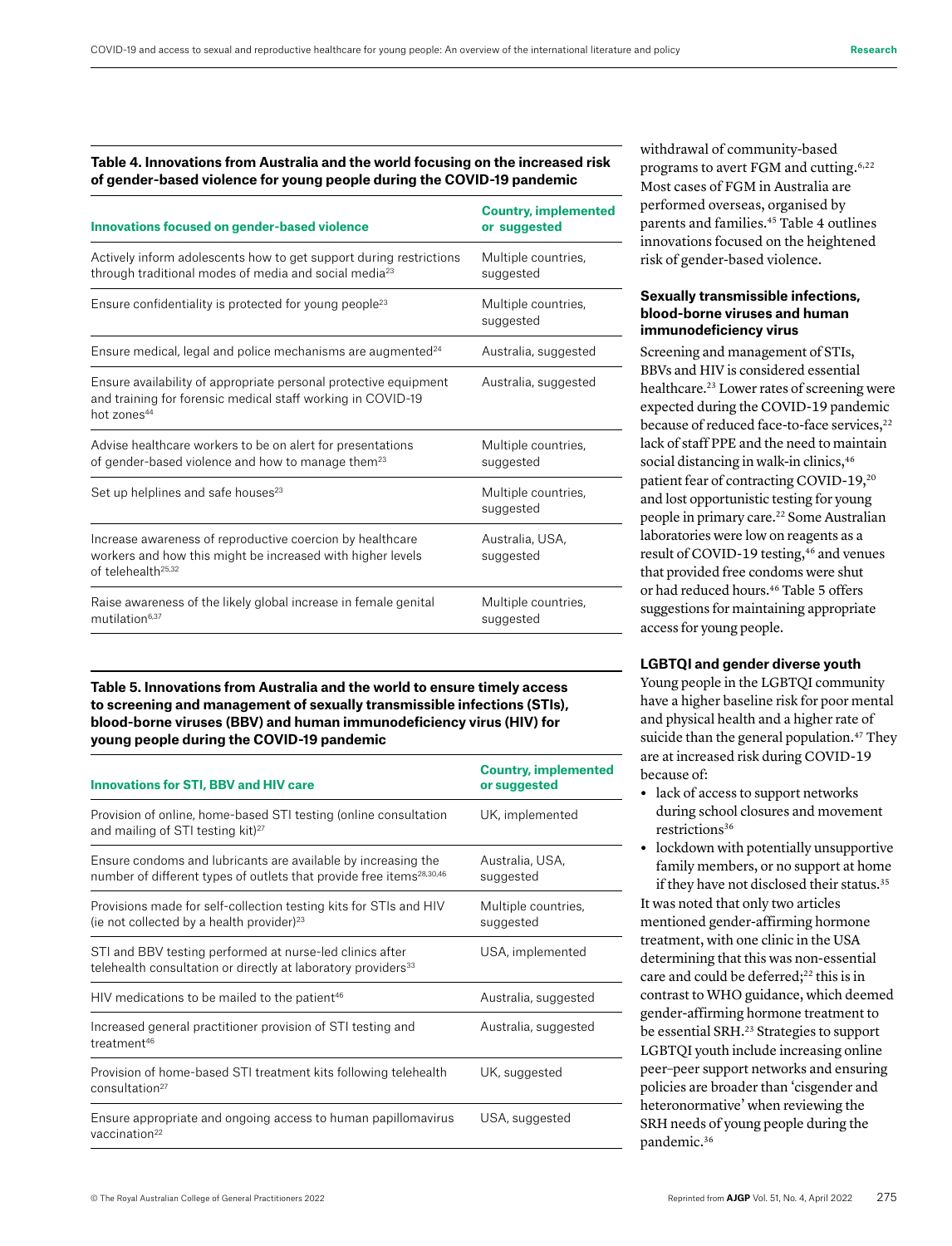# **Conclusion**

SRH is an essential service, and the sexual wellbeing of young people is likely to be particularly affected by the pandemic. General practice has an important part to play in ensuring the sexual health and wellbeing of young people and has the added advantage of providing comprehensive, generalist healthcare services. Research and real-time data to investigate the success of new innovations is needed as the pandemic progresses, as well as more detailed understanding of contextual factors that influence successful implementation. International strategies to ensure appropriate, timely access to SRH for young people should be considered to inform policy and practice around the world.

#### **Authors**

Elizabeth Sturgiss FRACGP, PhD, BMed, MPH, Senior Research Fellow, School of Primary and Allied Health Care, Monash University, Melbourne, Vic; Research School of Population Health, Australian National University, Canberra, ACT

Garang M Dut MPH, Fellow in Health Systems, College of Health and Medicine, Australian National University, Canberra, ACT

Sethunya Matenge MPH, Research Fellow, College of Health and Medicine, Australian National University, Canberra, ACT

Jane Desborough PhD, Senior Research Fellow, College of Health and Medicine, Australian National University, Canberra, ACT

Sally Hall Dykgraaf RN, PhD, Research Manager, College of Health and Medicine, Australian National University, Canberra, ACT

Danielle Mazza MD, MBBS, FRACGP, DRANZCOG, Grad Dip Women's Health, GAICD, CF, Professor, Department of General Practice, Monash University, Melbourne, Vic

Michael Kidd AM, FAHMS, PhD, RACGP, College of Health and Medicine, Australian National University, Canberra, ACT; Department of General Practice, University of Melbourne, Melbourne, Vic; Murdoch Children's Research Institute, Melbourne, Vic; Department of Family and Community Medicine, University of Toronto, Toronto, Canada; Southgate Institute for Health Equity and Society, Flinders University, Adelaide, SA

Competing interests: None.

Funding: GMD, SH, JD, SM, MK report secondment to or employment by the Australian Government Department of Health. ES is supported by a National Health and Medical Research Council (NHMRC) Investigator Grant. This research had no specific funding.

Provenance and peer review: Not commissioned, externally peer reviewed.

#### Correspondence to:

liz.sturgiss@monash.edu

#### **References**

1. Ladhani SN, Amin-Chowdhury Z, et al. COVID-19 in children: Analysis of the first pandemic peak in England. Arch Dis Child 2020;105(12):1180–85. doi: 10.1136/archdischild-2020-320042.

- 2. Parisi GF, Indolfi C, Decimo F, Leonardi S, Miraglia Del Giudice M. COVID-19 pneumonia in children: From etiology to management. Front Pediatr 2020;8:616622. doi: 10.3389/ fped.2020.616622.
- 3. Sisk B, Cull W, Harris JM, Rothenburger A, Olson L. National trends of cases of COVID-19 in children based on US State Health Department data. Pediatrics 2020;146(6):e2020027425. doi: 10.1542/peds.2020-027425.
- 4. Swann OV, Holden KA, Turtle L, et al. Clinical characteristics of children and young people admitted to hospital with covid-19 in United Kingdom: Prospective multicentre observational cohort study. BMJ 2020;370:m3249. doi: 10.1136/ bmj.m3249.
- 5. Denina M, Pruccoli G, Scolfaro C, et al. Sequelae of COVID-19 in hospitalized children: A 4-months follow-up. Pediatr Infect Dis J 2020;39(12):e458 e459.
- 6. Murewanhema G. Adolescent girls, a forgotten population in resource-limited settings in the COVID-19 pandemic: Implications for sexual and reproductive health outcomes. Pan Afr Med J 2020;37 (Suppl 1):41. doi: 10.11604/pamj. supp.2020.37.41.26970.
- 7. Rickwood D, Paraskakis M, Quin D, et al. Australia's innovation in youth mental health care: The headspace centre model. Early Interv Psychiatry 2019;13(1):159–66. doi: 10.1111/eip.12740.
- 8. Lewis C. Rethinking access for minority segments in rural health: An LGBTQI+ perspective. Aust J Rural Health 2020;28(5):509–13. doi: 10.1111/ ajr.12660.
- 9. Australian Primary Health Care Nurses Association. Teen clinic. Melbourne, Vic: APNA, 2021. Available at www.apna.asn.au/nursingtools/nurse-clinics/case-studies/Teen-Clinic [Accessed 18 May 2021].
- 10. Grant R, Smith AKJ, Newett L, Nash M, Turner R, Owen L. Tasmanian healthcare professionals' & students' capacity for LGBTI + inclusive care: A qualitative inquiry. Health Soc Care Community 2021;29(4):957–66. doi: 10.1111/hsc.13130.
- 11. Staunton Smith T, Haigh C. In search of rainbows: Looking for signs of lesbian, gay, bisexual, transgender and intersex culturally sensitive general practices in Gippsland, Victoria. Aust J Rural Health 2019;27(1):101–03. doi: 10.1111/ajr.12477.
- 12. Patel V, Flisher AJ, Hetrick S, McGorry P. Mental health of young people: A global public-health challenge. Lancet 2007;369(9569):1302–13. doi: 10.1016/S0140-6736(07)60368-7.
- 13. Doan N, Patte KA, Ferro MA, Leatherdale ST. Reluctancy towards help-seeking for mental health concerns at secondary school among students in the COMPASS study. Int J Environ Res Public Health 2020;17(19):7128. doi: 10.3390/ ijerph17197128.
- 14. Watt A, Cameron A, Sturm L, et al. Rapid versus full systematic reviews: Validity in clinical practice? ANZ J Surg 2008;78(11):1037–40. doi: 10.1111/j.1445-2197.2008.04730.x.
- 15. Coombe J, Kong FYS, Bittleston H, et al. Love during lockdown: Findings from an online survey examining the impact of COVID-19 on the sexual health of people living in Australia. Sex Transm Infect 2021;97(5):357–62. doi: 10.1136/ sextrans-2020-054688.
- 16. Coombe J, Kong F, Bittleston H, et al. Contraceptive use and pregnancy plans among women of reproductive age during the first Australian COVID-19 lockdown: Findings

from an online survey. Eur J Contracept Reprod Health Care 2021;26(4):265–71. doi: 10.1080/13625187.2021.1884221.

- 17. Li W, Li G, Xin C, Wang Y, Yang S. Challenges in the practice of sexual medicine in the time of COVID-19 in China. J Sex Med 2020;17(7):1225–28. doi: 10.1016/j.jsxm.2020.04.380.
- 18. Li G, Tang D, Song B, et al. Impact of the COVID-19 pandemic on partner relationships and sexual and reproductive health: Crosssectional, online survey study. J Med Internet Res 2020;22(8):e20961. doi: 10.2196/20961.
- 19. Nelson KM, Gordon AR, John SA, Stout CD, Macapagal K. 'Physical sex is over for now': Impact of COVID-19 on the well-being and sexual health of adolescent sexual minority males in the U.S. J Adolesc Health 2020;67(6):756–62. doi: 10.1016/j. jadohealth.2020.08.027.
- 20. Both R, Castle S, Hensen B. I feel that things are out of my hands: How COVID-19 prevention measures have affected young people's sexual and reproductive health in Ghana, Indonesia, Kenya, Nepal, Uganda and Zimbabwe. Utrecht, NL: Rutgers, 2021.
- 21. Eaton L. School closures and teenage pregnancy. Bull World Health Organ 2021;99(1):6–7. doi: 10.2471/BLT.21.020121.
- 22. Lindberg LD, Bell DL, Kantor LM. The sexual and reproductive health of adolescents and young adults during the COVID-19 pandemic. Perspect Sex Reprod Health 2020;52(2):75–79. doi: 10.1363/ psrh.12151.
- 23. World Health Organization. Maintaining essential health services: Operational guidance for the COVID-19 context. Geneva, CH: WHO, 2020.
- 24. The Royal Australian and New Zealand College of Obstetricians and Gynaecologists. COVID-19: Access to reproductive health services. Melbourne, Vic: RANZCOG, 2020.
- 25. Marie Stopes Australia. A request for collaboration and action to maintain contraception and abortion care throughout the SARS-COV-2/COVID-19 pandemic. Melbourne, Vic: Marie Stopes, 2021.
- 26. International Planned Parenthood Foundation. IPPF COVID-19 response – Preliminary analysis and results. London, UK: IPPF, 2020.
- 27. Thomson-Glover R, Hamlett H, Weston D, Ashby J. Coronavirus (COVID-19) and young people's sexual health. Sex Transm Infect 2020;96(7):473–74. doi: 10.1136/sextrans-2020-054699.
- 28. Mmeje OO, Coleman JS, Chang T. Unintended consequences of the COVID-19 pandemic on the sexual and reproductive health of youth. J Adolesc Health 2020;67(3):326–27. doi: 10.1016/j. jadohealth.2020.06.019.
- 29. International Sexual and Reproductive Health and Rights Consortium. ISRHR Consortium statement on COVID-19 and SRHR. Newington, NSW: Family Planning NSW, 2020.
- 30. Bateson DJ, Lohr PA, Norman WV, et al. The impact of COVID-19 on contraception and abortion care policy and practice: Experiences from selected countries. BMJ Sex Reprod Health 2020;46(4):241–43. doi: 10.1136/bmjsrh-2020- 200709.
- 31. Ott MA, Bernard C, Wilkinson TA, Edmonds BT. Clinician perspectives on ethics and COVID-19: Minding the gap in sexual and reproductive health. Perspect Sex Reprod Health 2020;52(3):145–49. doi: 10.1363/psrh.12156.
- 32. Gender Equity Victoria and Victorian Women's Health Services. Sexual and reproductive health in the context of COVID-19. Collingwood, Vic: GEN VIC, 2020.